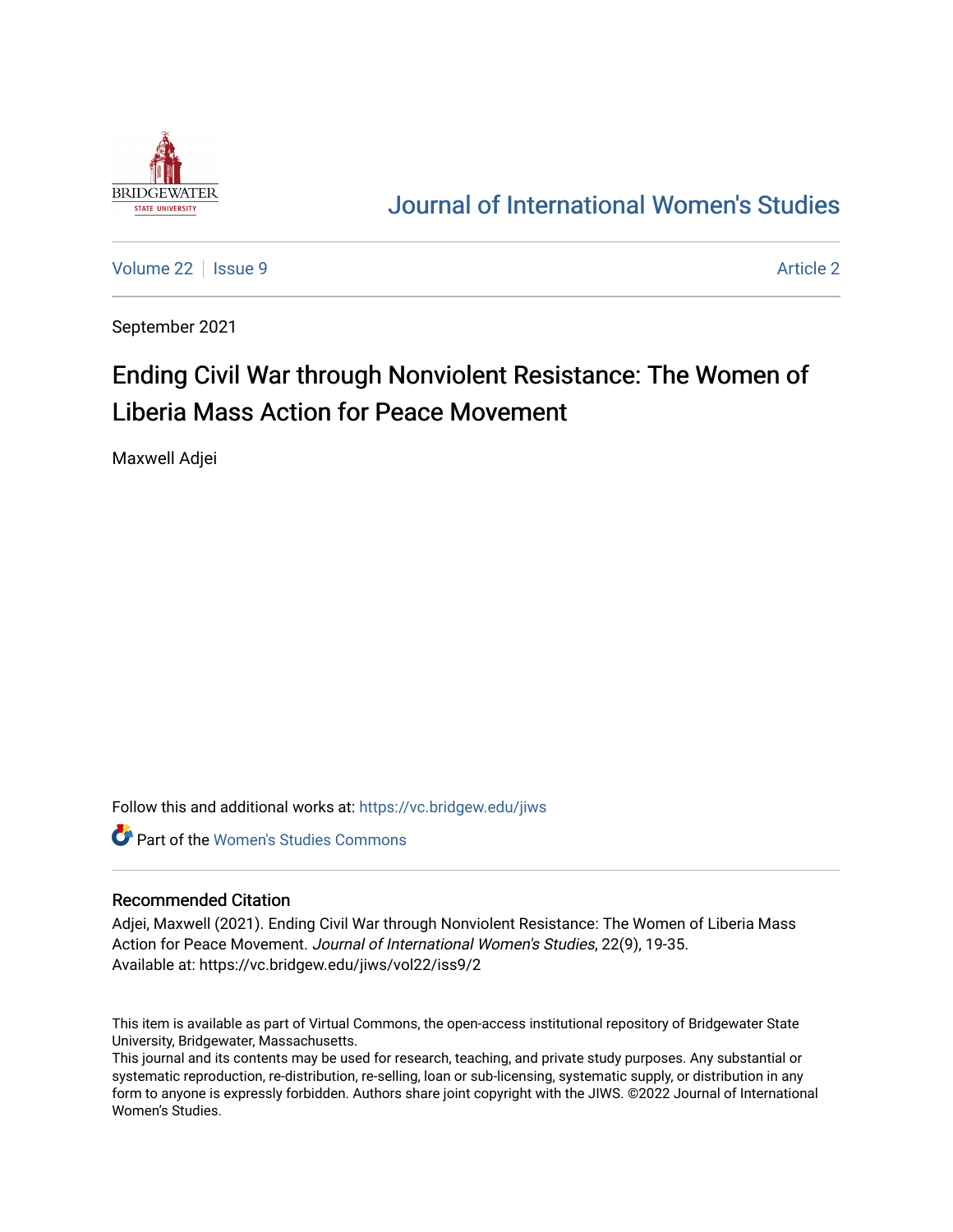Adjei: Ending Civil War through Nonviolent Resistance: The Women of Liberia Mass Action for Peace Movement

This journal and its contents may be used for research, teaching and private study purposes. Any substantial or systematic reproduction, re-distribution, re-selling, loan or sub-licensing, systematic supply or distribution in any form to anyone is expressly forbidden. ©2021 Journal of International Women's Studies.

## **Ending Civil War through Nonviolent Resistance: The Women of Liberia Mass Action for Peace Movement**

By Maxwell Adjei<sup>[1](#page-1-0)</sup>

#### **Abstract**

In 2003, Liberia's President Charles Taylor signed an agreement with two rebel parties to bring an end to the country's fourteen-year civil war. Prior to that, the war had resulted in the death of 250,000 people and the displacement of more than a million. While the signing of the agreement and the subsequent resignation of Mr. Taylor received much of the attention in the local and international media, it is the extremely successful nonviolent campaign by the Women of Liberia Mass Action for Peace (WLMAP) that deserves critical attention and analysis. So far, not much has been done in terms of research to analyze WLMAP's campaign within a nonviolent action framework. Generally, researchers have sought to highlight the contributions WLMAP made to the Liberian peace process by focusing primarily on their role in peacebuilding<sup>[2](#page-1-1)</sup>. Consequently, an important and specific aspect of WLMAP's activities—their strategic nonviolent struggle—tends to be overlooked in the discussions. To address this limitation, this paper applies Ackerman and Kruegler's (1994) twelve principles of strategic nonviolent conflict as a conceptual framework to analyze WLMAP's strategic nonviolent campaign. The paper also draws attention to some of the unique and important contributions women make to nonviolent movements.

*Keywords:* Nonviolent movements, Women and peace, Sustainable peace, Local peacebuilding, Africa, Qualitative research

## **Introduction**

"*Women of Liberia had been taken to [their] physical, psychological, and spiritual limits such that fighting for peace was their only realistic chance for survival" (Gbowee, 2011, p. 137).*

1

<span id="page-1-0"></span><sup>&</sup>lt;sup>1</sup> Maxwell Adjei is a Ph.D. candidate in Political Science (Conflict Analysis and Management) at Kent State University. His doctoral research examines the use of national infrastructures for peace (NI4Ps) to promote peacebuilding and prevent violent conflicts in highly fractionalized and/or fragile countries. Specifically, he is studying how Ghana's national peace infrastructure, National Peace Council (NPC), has contributed to the country's peace and stability. Beyond his dissertation, Maxwell's research interests include nonviolent resistance, gender equality, international organizations (IOs), and social enterprise.

<span id="page-1-1"></span><sup>&</sup>lt;sup>2</sup> While peacebuilding and nonviolent action are similar and share a common goal of pursuing 'just peace' through peaceful means, there are some notable differences between their approaches—and areas of emphasis—when it comes to conflict transformation. For instance, while peacebuilding may prioritize the use of conventional methods such as dialogue and negotiations to mitigate tensions and/or conflicts between adversaries with unequal power relations, nonviolent action may draw on nonconventional methods such as protests and strikes to seek balance in the power relations between such adversaries before any negotiations begin (Dudouet, 2017; Schock, 2005). In focusing on their nonviolent struggle, this paper pays particular attention to the WLMAP's effective use of nonroutine and extra-institutional strategies to empower a marginalized group of women to spearhead political change in their country.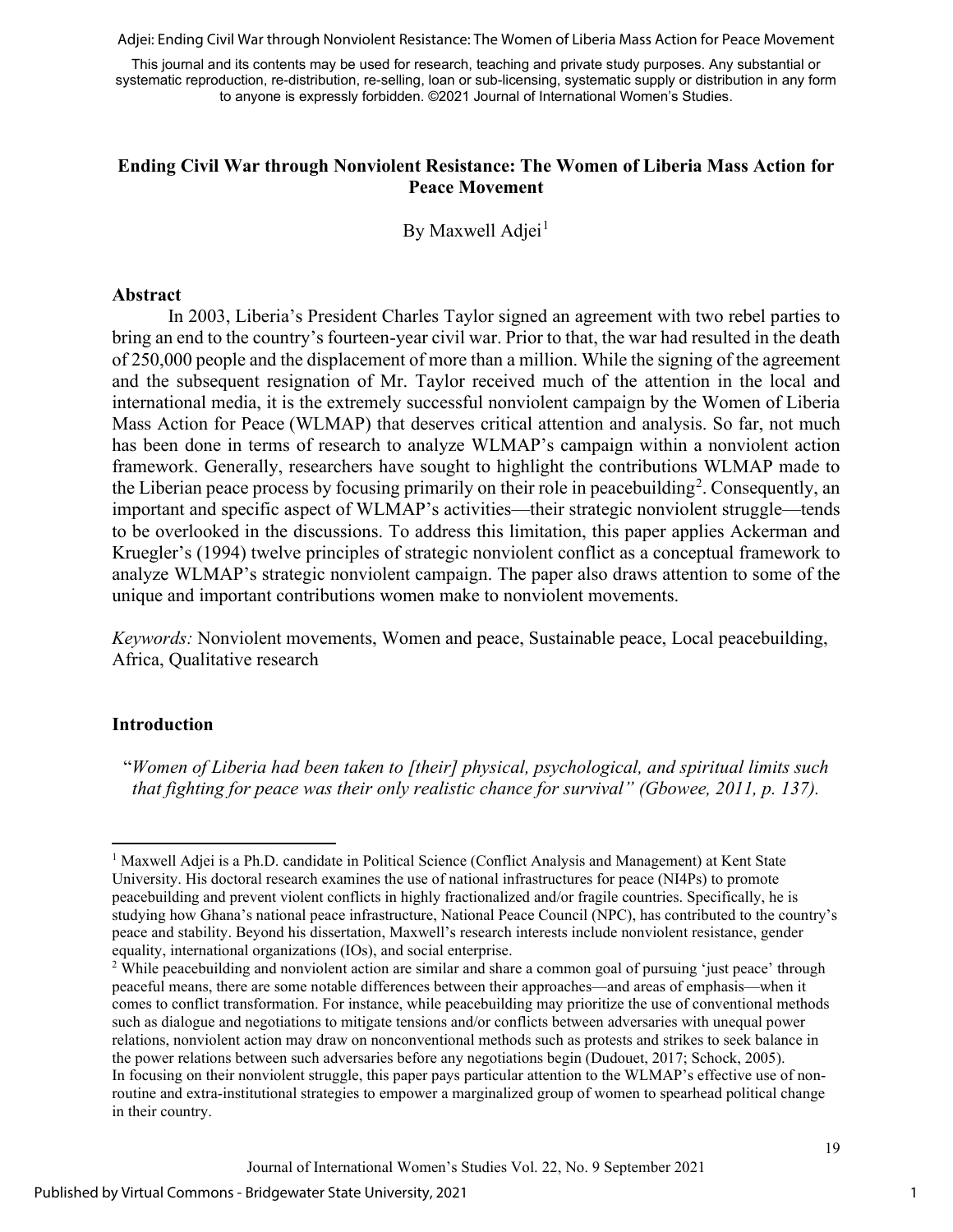In 2003, Liberia's President Charles Taylor signed an agreement with two rebel parties to bring an end to the fourteen-year civil war. The conflict had resulted in the death of 250,000 people and the displacement of more than one million (Fuest, 2009). While the signing of the agreement and the subsequent resignation of Mr. Taylor received much of the attention in the local and international media, it is the extremely successful nonviolent campaign by the *Women of Liberia Mass Action for Peace* (WLMAP) that deserves critical attention and analysis. Very much excluded from the formal political processes that led to the signing of the agreement, the impact of WLMAP had been underestimated for years (Disney & Reticker, 2008). However, as I will showcase in this paper, in the final year of the conflict, the nonviolent activities of these women including rallies, mass demonstrations, sit-ins, sex strikes, blockades, displays of cultural symbols, etc.—were essential in bringing an end to the conflict.

Following decades of sexual brutality, harassment, and torture from soldiers on both sides of the conflict, in April 2003, Leymah Gbowee decided to bring women from her church together to protest the war (Navarro, 2010). Like many women, living through Liberia`s civil war, Gbowee, a mother of five young children, was struggling to survive (Ouellet, 2013). Hence, according to her, gathering women to "pray for peace was not just a response to the vision she had received from God," but also an opportunity for them to register their concerns about the limited economic opportunities which had been exacerbated by the conflict (Gbowee, 2011, 122). What started out as a small prayer gathering for these women, however, would soon turn into one of the biggest nonviolent movements in the history of Liberia. So far, no research has applied theoretical nonviolent action framework to WLMAP's campaign in Liberia. Generally, researchers have sought to highlight the contributions these women made to the Liberian peace process by focusing primarily on their role in peacebuilding (Theobald, 2012; Ouellet, 2013; Alaga, 2011). Consequently, an important and specific aspect of WLMAP's activities—their strategic nonviolent struggle—tends to be overlooked or overgeneralized in the discussions.

To address these limitations, this paper examines the nonviolent campaign waged by the WLMAP over a five-month period (April to August) to bring an end to the conflict. Specifically, it applies Ackerman and Kruegler's twelve principles of strategic nonviolent conflict as a framework to analyze the campaign, making assessments about whether it conformed to those principles. As evidenced in the works of Stephan and Chenoweth (2012), Schock (2005), and Edmonds (2006), Ackerman and Kruegler's model remains one of the most popular and comprehensive frameworks to assess nonviolent movements. It allows the researcher to completely take apart the processes that went into the organization and execution of nonviolent campaigns and evaluate how those processes contributed to the success or failure of their strategies and/or tactics. This paper draws on secondary sources and first-hand accounts (autobiographies) of some of the women who were involved in organizing the movement. Overall, this paper is organized into three main sections; first, there will be a background analysis of the campaign, where I will highlight the nonviolent action and strategies of the movement. This will be followed by a point-by-point application of Ackerman and Kruegler's twelve principles, noting how the campaign 'conformed to,' 'partially conformed to,' or 'failed to conform to' each of the principles. Finally, I will conclude with an analysis of how the success of WLMAP's campaign contributes to the nonviolent studies literature, highlighting how other nonviolent action campaigns can learn from their success.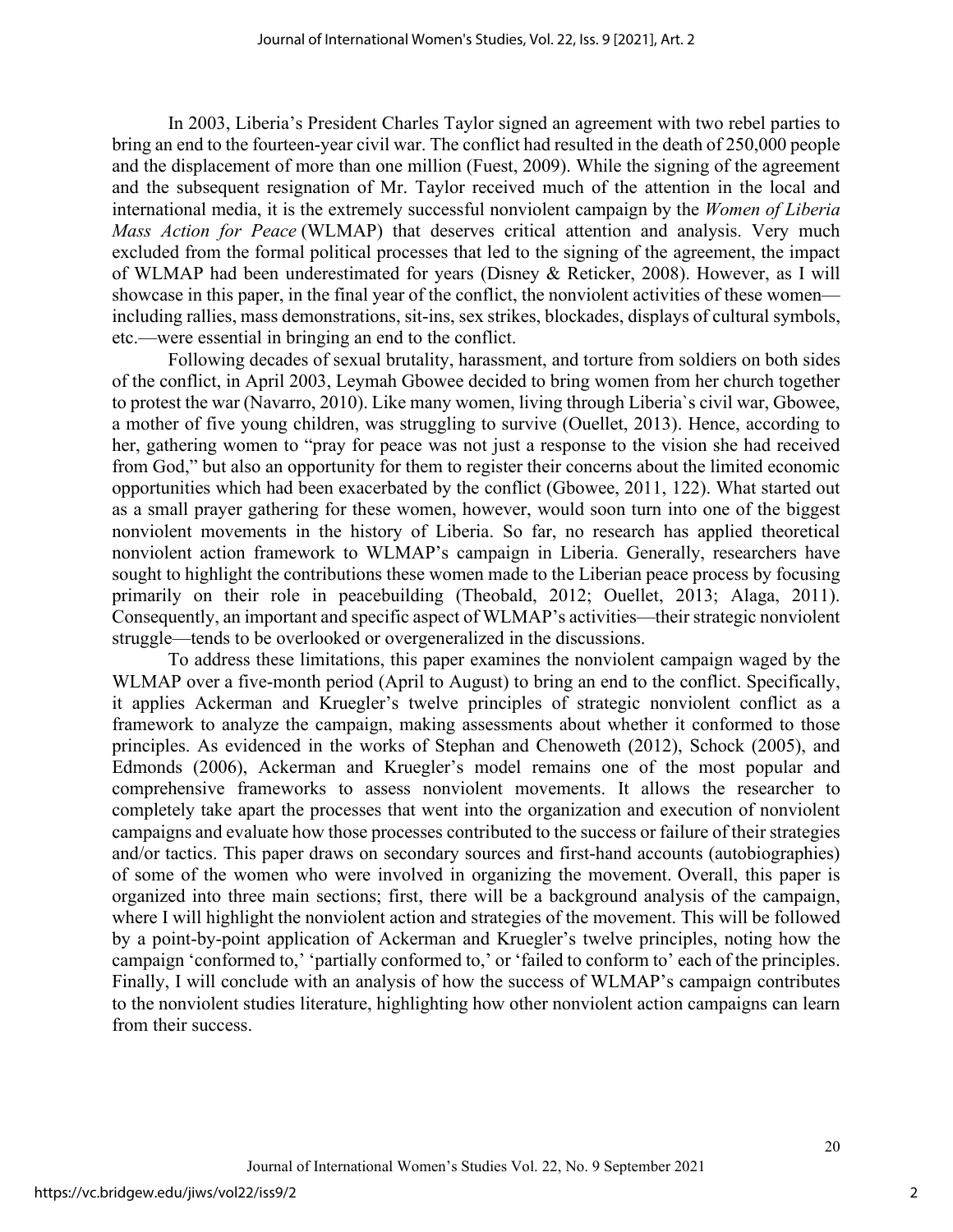#### **Background**

In early 2003, Liberia's second civil war had escalated. The ruling National Patriotic Front of Liberia (NPFL) led by Charles Taylor had come under intense fire from the armed opposition party, Liberians United for Reconciliation and Democracy (LURD). After managing to hold on to power through violence and suppression for over fourteen years, Charles Taylor seemed to be facing the biggest challenge to his presidency. Within a few days of launching their attacks, LURD, with key support from the government of Guinea, had taken over many cities in northern Liberia and was making inroads into the capital, Monrovia. However, determined not to be outdone by a highly motivated and violent opposition, Mr. Taylor doubled down on his rhetoric, declaring that his men were ready to "fight street to street, house to house, until they defeat [the rebels] … [they] will fight to the last...and never desert the city" (Disney & Reticker, 2008). For the three million citizens of Liberia, this entrenched position of Charles Taylor meant that there was no end in sight for the civil war which had largely brought economic and social activity to a halt in their country. While the consequences of the war spared only a few Liberians, women bore the overwhelming brunt of the violence (Tavaana, n.d.). For the most part, women and girls were subjected to various forms of sexual abuse, rape, and torture (Theobald, 2012). Apart from that, women were frequently abducted and abused as forced laborers or coerced into marrying the armed combatants. Those women who escaped were left with the task of caring for children and the elderly in the face of horrific conditions, with some witnessing their loved ones (husbands and children) being murdered or forcibly recruited into the army (Kieh, 2013, p. 7).

Engulfed in a cycle of violence and with no hope for a better future, a group of Liberian women, under the leadership of Leymah Gbowee, came together to form the Women of Liberia Mass Action for Peace (WLMAP) to demand an immediate end to the conflict. Initially, Gbowee, a Christian social worker with the Lutheran Church, had intended the organization to include a small group of Christian women who would meet regularly to pray for peace. However, when word about their meetings spread through the community, one Muslim policewoman, Asatu Bah Kenneth, became highly impressed with the women's vision and volunteered to mobilize Muslim women to join the movement. Following initial concerns that having Muslims in their ranks would "dilute" their faith, the Christian women ultimately resolved that because "bullets don't pick and choose between Christian and Muslim women," it would be in their interests to work together for peace (Disney & Reticker, 2008). More importantly, having a unified front of Christian and Muslim women would send a clear message to the people of Liberia that neither the government forces (predominantly Christian) nor LURD (predominantly Muslim) were fighting for their religious interests. While addressing WLMAP for the first time, Gbowee declared that "in the past we were silent, but after being killed, raped, dehumanized, and infected with diseases…war has taught us that the future lies in saying *no* to violence and *yes* to peace!" (Gbowee, 2011, p. 135). For the thousands of the women gathered, this impassioned speech by Gbowee—more than any ethnic or religious affinities—represented their level of frustration with the conflict and the extent to which they were willing to commit to bring peace to their country.

Although WLMAP was not the first women's movement to engage in peace related activities in Liberia, it was the first to initiate a more coordinated, systematic, and sustained nonviolent campaign to bring peace to the country (Alaga, 2011). Prior to mobilizing women for WLMAP, Gbowee and other Liberian women had undergone numerous training workshops on nonviolent action organized by the West African Network for Peacebuilding (WANEP) and the Women in Peacebuilding Network (WIPNET) in Ghana and Liberia. These workshops were essential in helping them to have a better understanding of the conflict dynamics while increasing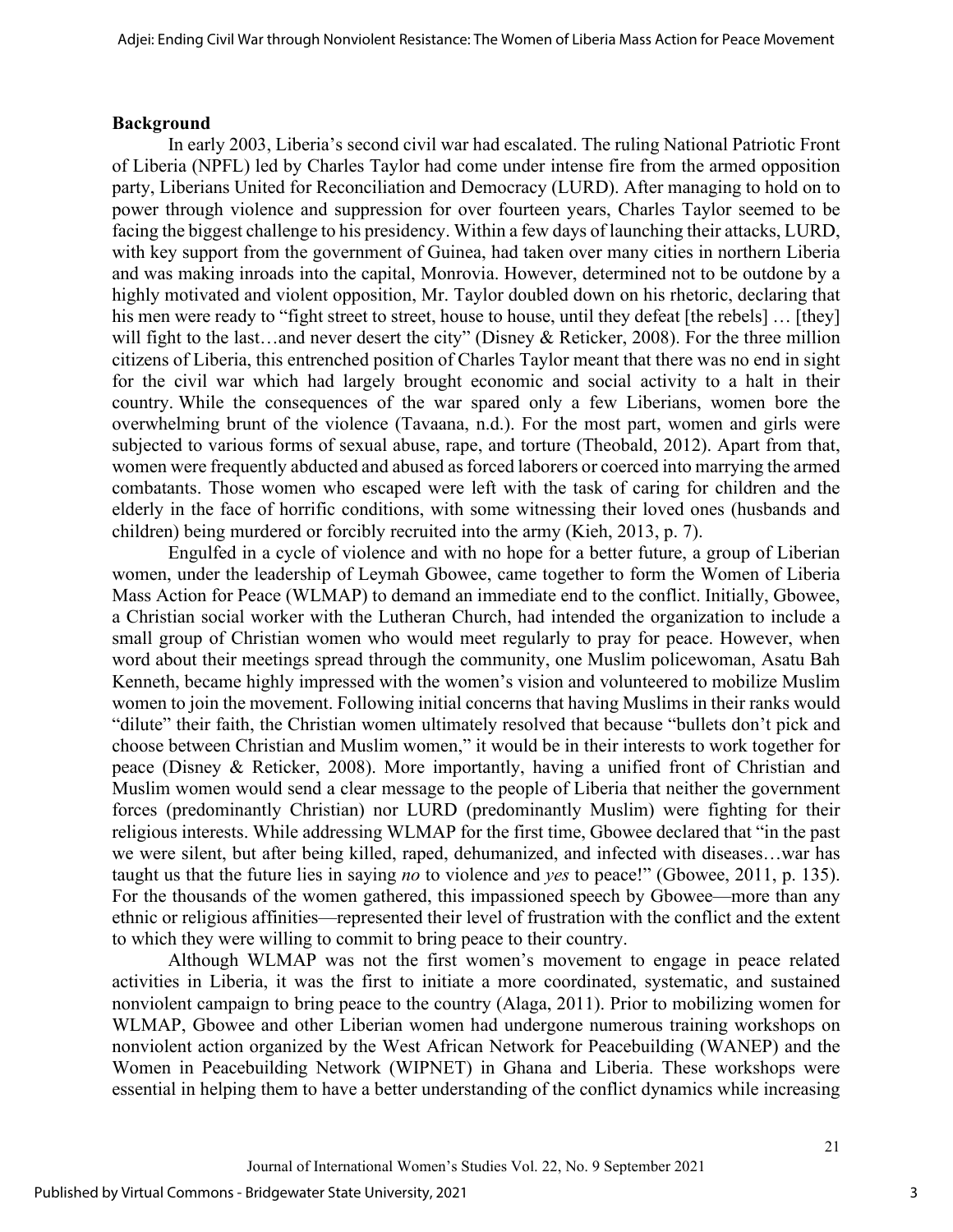their awareness on how to use nonviolent strategies to pursue peaceful transformation at the national level. Though these workshops were important in reaching many women in Monrovia, Gbowee and her team realized that in order to successfully mobilize women in the country, more education was needed at the grassroots level. Hence, as Gbowee recalls,

> "[for] three days a week [in the next] six months, we went to the mosques on Fridays, to the markets on Saturdays, and to two churches every Sunday to educate women on [nonviolence] while … delivering a simple message: Liberian women, awake for peace!" (Gbowee, 2011, p. 126).

In addition to these engagements at the grassroots level, they handed out flyers and images depicting women as heroines and rescuers who possessed the ability to bring an end to Liberia's conflict. After several months of the education and confidence building programs, WLMAP was ready to move to the next stage of their nonviolent action.

## **WLMAP's Strategic Use of Nonviolent Action**

Following several months of training and internal discussions, in April 2003, WLMAP finally decided to make their first public statement on the conflict. In the statement, they condemned both sides for their use of violence and persistent abuse of women and children (Gbowee, 2011). In the view of Gbowee (2011), the decision to make such a statement before beginning any other WLMAP activities was strategic: it sent a clear signal to President Taylor and the LURD that their "demands were nonpartisan" and completely free from the influences of both sides in the conflict (p. 135). They stated,

> "In simple and clear terms, we made three demands in the statement: [for] the government and the rebels to declare an immediate and unconditional ceasefire; [for] the government and the rebels to begin peace talks; [and finally, for] an international intervention force to be deployed to Liberia" (Gbowee, 2011, p. 135).

Achieving these three demands became the central goal for all subsequent nonviolent actions taken by the WLMAP. In defiance of President Taylor's ban on public marches, WLMAP staged its first mass protest at Monrovia's fish market, a location that would make the president see them on his daily commute to the office. While using radio and printed flyers to spread word about the protest, Gbowee and her team encouraged women to show up for the protests in white clothing and without any jewelry or makeup. For them, this would send a signal about their serious commitment to peace and unrelenting desire to remain independent of either side of the conflict (Disney & Reticker, 2008). Heeding to their calls on the radio, over 2,500 women from different social backgrounds, clad in white T-shirts, showed up daily for the sit-in protests which took place over the next several weeks (Theobald, 2012). In each of the gatherings the women would sit, dance, and sing for peace while displaying placards and banners with messages such as "The women of Liberia want peace now," "We are tired," "We want peace, no more war" etc. (Navarro, 2010).

While the choice of the fish market as the location for the protests was strategically made to draw President Taylor's attention and, perhaps, encourage him to stop and listen to their concerns, each day he drove past the women without stopping or giving them any recognition; "The president simply didn't see any reason to talk to us" (Gbowee, 2011, p. 138). Determined not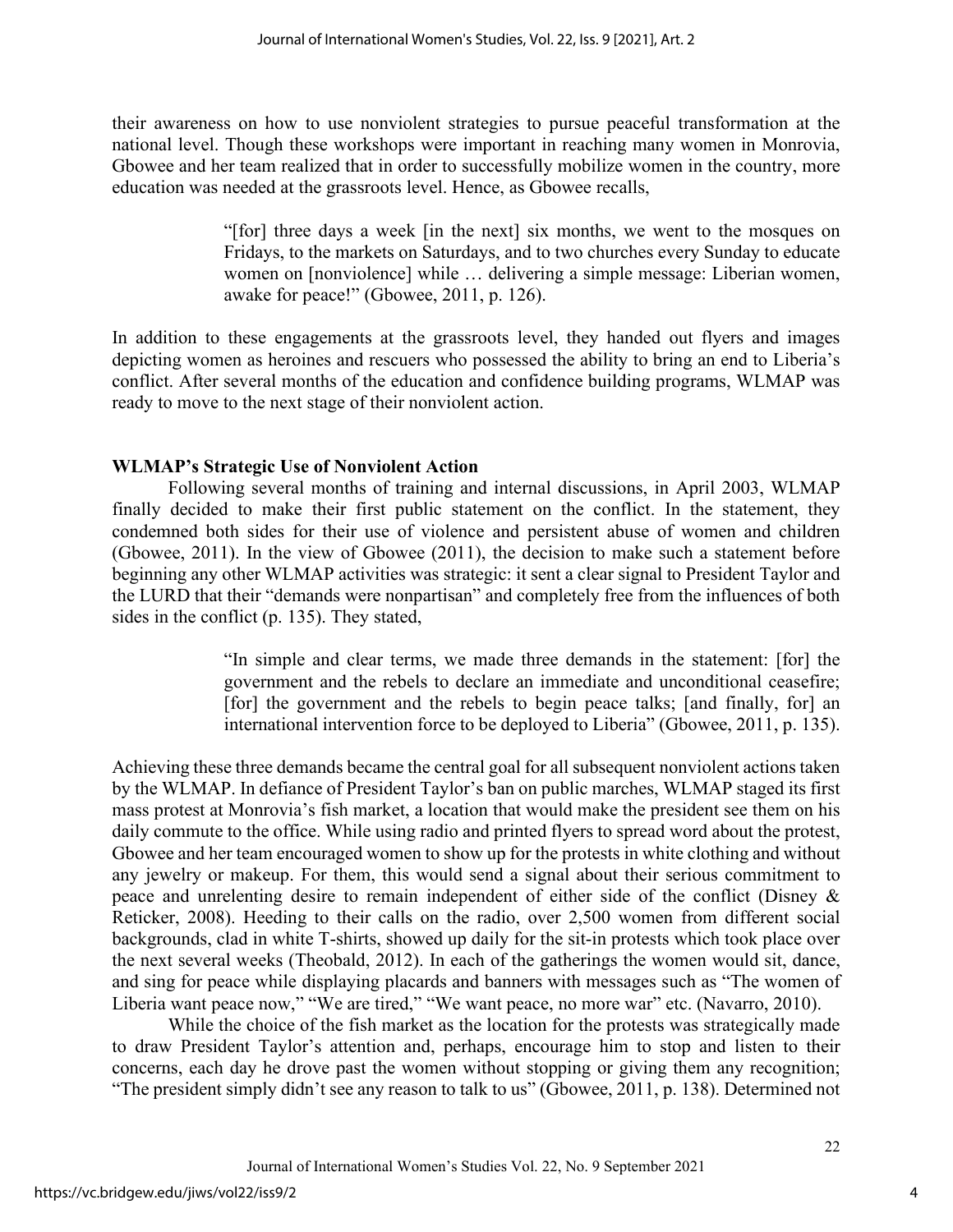to back away from their demands, the women decided to gather outside the Parliament when news emerged that President Taylor was on his way to address the Parliamentarians. There too, the president failed to acknowledge them. At this point, they decided that the only way they could draw his attention was to do something dramatic.

> "We realized that there was no need for us to be passive in our protests anymore…President Taylor had effectively quelled protests in the past and would do the same to our movement if we did not actively confront him" (Disney & Reticker, 2008).

Hence, ignoring the pouring rain, the women decided to occupy the parking lot so that no one could get in or out of the Parliament. Enraged by this action, the Speaker of Parliament ordered security guards to use any means necessary to remove the women from the parking lot. As Gbowee (2011) recalls, "we learned that the guards had been told to severely flog us [if we did not leave the parking lot]" (p. 135). However, impressed with the level of attention they had already received in the media and from top political actors, including President Taylor himself, the women retreated from the parking lot and returned to the fish market to continue their protests. Still, they continued to press on their demand to meet with President Taylor (Gbowee, 2011, p. 137).

About a week after their protests at the Parliament, the Speaker came to meet with the women at the fish market. While this visit was the first by a high-level official in Taylor's administration, it was a testament to the increasing attention and visibility for the women at the higher levels of government. However, uncertain about the message the Speaker had for the group, the leaders of the movement opted to have a discussion with him rather than allow him to directly address the crowd. In what turned out to be a message delivery rather than a discussion, the Speaker informed the women that President Taylor had heard their requests for a meeting and was willing to meet them at the Executive Mansion (official residence and workplace for the president) on April 23<sup>rd</sup> (Gbowee, 2011). Remaining cautious about the motivation behind President Taylor's sudden decision to grant them a hearing, the leaders of the movement organized a meeting to carefully map out strategies on how they would approach the meeting. First, for their message to be concise and clear, they decided that only one person, Leymah Gbowee, would address the president. Second, for them to maintain their independent and nonpartisan reputation, they agreed that they would reject any gifts and donations from the president (Gbowee, 2011). As the day for the meeting approached, the women continued their mobilization efforts through their communication channels and the distribution of flyers. On April 23rd, as early as six o'clock in the morning, a large crowd of women had gathered on the premises of the Executive Mansion, holding hands and praying for the strength of their leaders, especially Leymah, as she prepared to address the president (Disney & Reticker, 2008). When the time came for her to deliver the message, Leymah repeated WLMAP's calls for an end to the conflict, declaring that:

> "the women of Liberia, including the IDPs (internally displaced people), are tired of war. We are tired of running. We are tired of begging for bulgur wheat. We are tired of our children being raped. We are now taking this stand, to secure the future of our children. Because we believe, as custodians of society, tomorrow our children will ask us, 'Mama, what was your role during the crisis?'" (Gbowee, 2011, p. 141).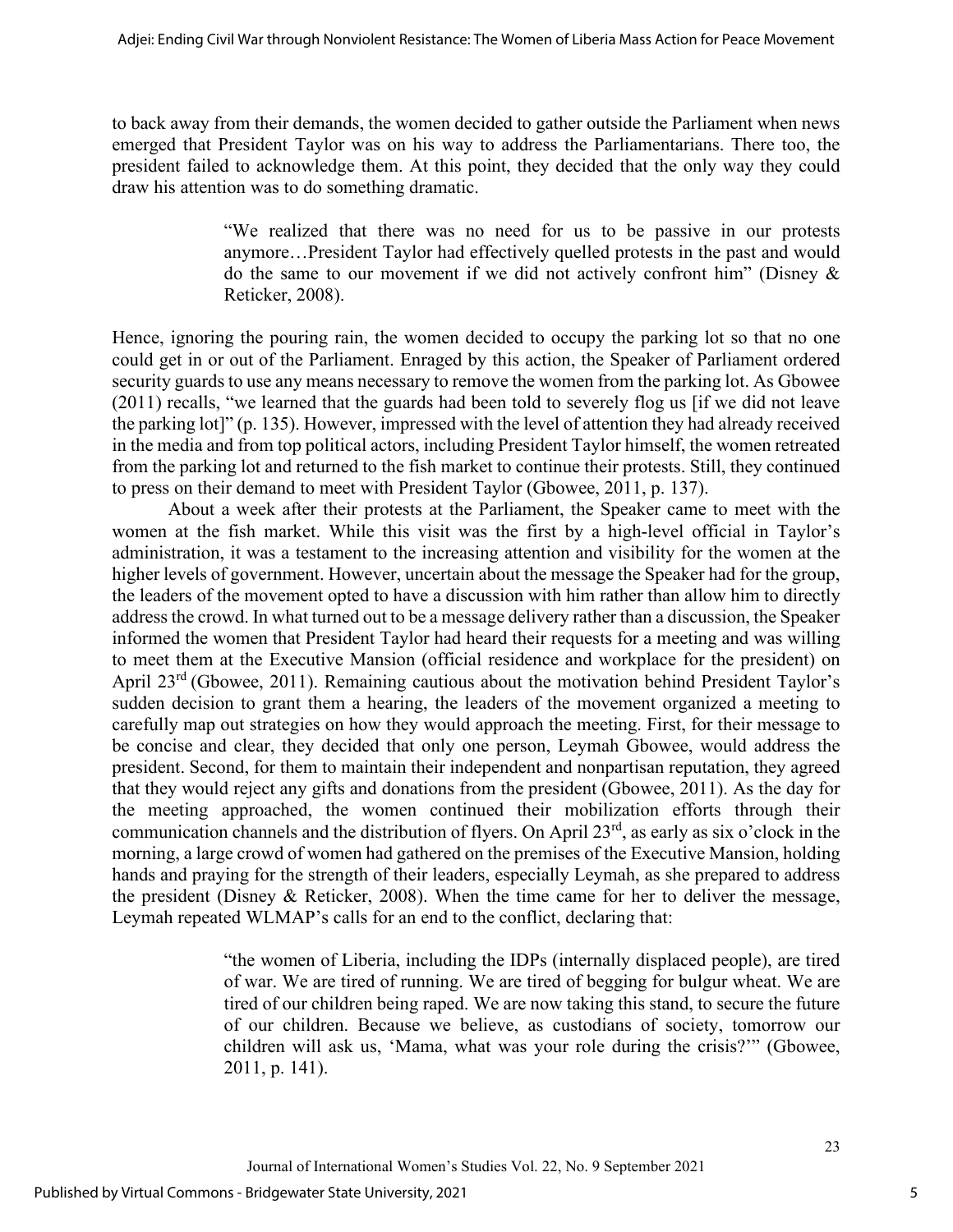Without showing much emotion, President Taylor received the women's petition and promised his readiness for a ceasefire and talks with the rebels, while challenging them to extend similar calls to the opposition. Not relenting on their successful meeting with the president, the women began to assess other possible ways they could bring more pressure to both sides of the conflict. Their goal was to come up with nonviolent strategies that could possibly draw international attention and raise the costs for both sides of the conflict in such a way that they would seriously consider the possibility of a ceasefire and peace talks (Gbowee, 2011). After long deliberations, the women decided that they would go on a sex strike, denying their partners sexual intimacy until the war had ended;

> "We said to the women that one way or the other you have power as a woman, and that power is to deny your man sex…and ask him to do anything in his power to put a stop to the war" (Gbowee, 2011, p. 147).

Seeing men as the main perpetrators of the violence, the women felt that if they were to withhold sex, their partners would join them in demanding an end to the conflict (Navarro, 2010). To prevent their husbands from forcibly having sex with them, they set up "safe" spaces where they could stay and sleep together. After some initial setbacks, this strategy seemed to be effective as "many men began to pray with their wives and demand an end to the conflict…more importantly, the sex strike gave the campaign extremely valuable media attention outside of Liberia" (Gbowee, 2011, p. 147). Following the successes with the sex strike and President Taylor's meeting, the women turned their attention to the rebels, demanding that they too agree to attend the peace talks. Upon hearing that the warlords were meeting at a hotel in a neighboring country, Sierra Leone, a delegation of the women traveled to the country. On their arrival, the delegation was able to arrange a private meeting with the warlords and get them to commit to attending the peace talks, which had been scheduled to take place in Accra, Ghana.

## **From Nonviolent Struggle to Negotiated Settlement**

After successfully getting both parties to commit to a ceasefire and peace talks, WLMAP moved the next phase of its demands which was to ensure that the parties do not just 'talk' peace but reach an agreement that would permanently end the conflict. Inspired by their progress to this point, the women decided to continue their nonviolent campaign in Ghana as the peace talks continued. However, constrained by the lack of funds, they could only send a small team of representatives to the peace talks. Upon arrival in Ghana, the seven-member delegation effectively mobilized about 500 Liberian refugee women living in both the Buduburam camp and other Ghanaian communities to join their protests (Alaga, 2011). In addition, they also used the larger WIPNET-WANEP network to leverage support from Liberian women seeking refuge in countries such as Sierra Leone, Nigeria, and Côte D'Ivoire, while encouraging them to initiate nonviolent campaigns in their respective countries. Hence, the movement had not only grown in numerical strength in Ghana, but it had also become international in its scope and membership. On June 4, as the peace talks began, a large crowd of Liberian women clad in white T-shirts gathered at the venue, singing and holding placards to show their support for the process, while frequently engaging with the media (especially BBC and the Ghanaian media) to court the support of the international community. As the talks progressed, the women continued to engage in informal discussions with both parties, urging them on to demonstrate genuine commitment to the process.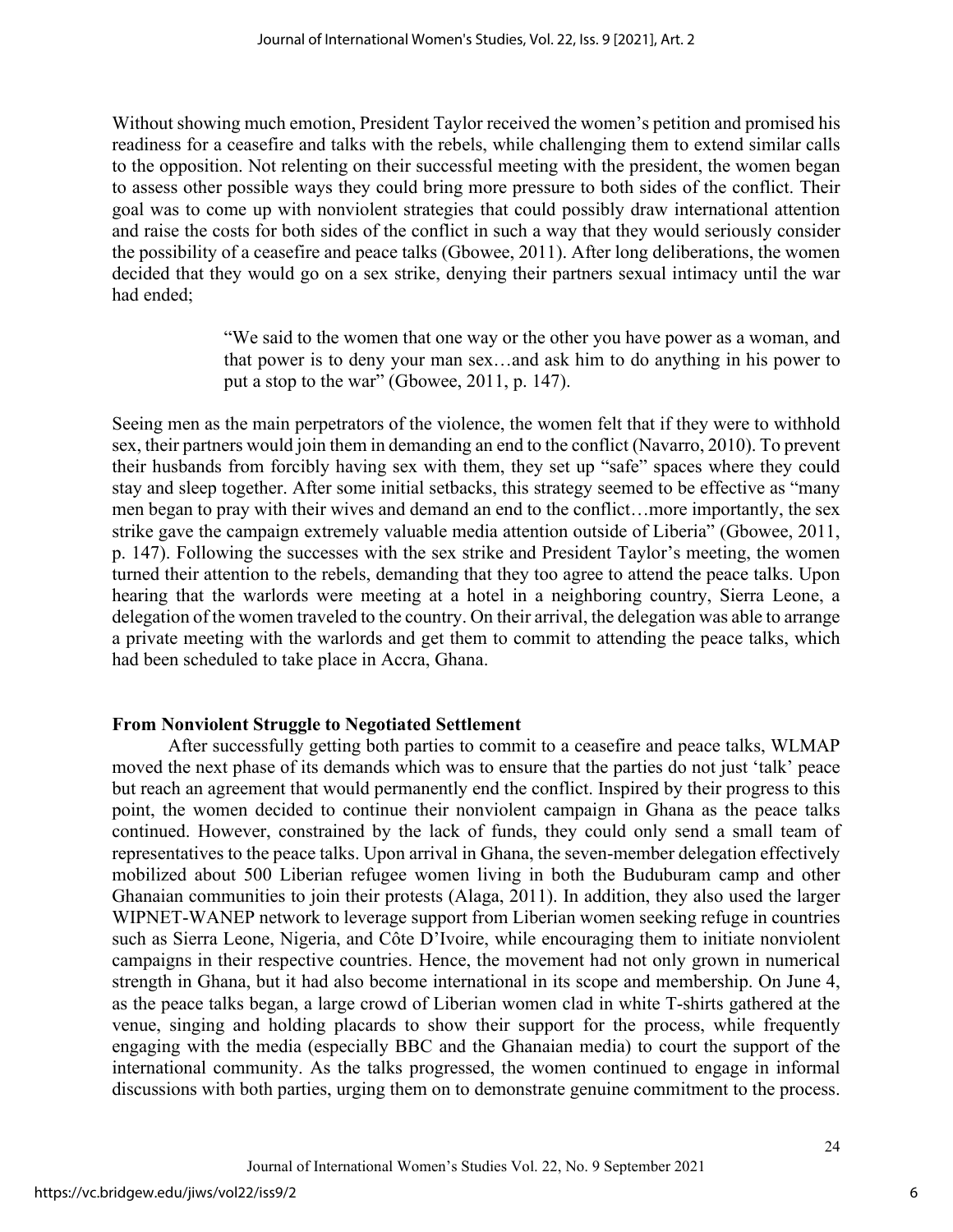They also communicated frequently with their counterparts back home in Liberia, providing and obtaining information that was useful for moving their activities forward (Alaga, 2011).

In a shocking turn of events, during the negotiations President Taylor was indicted for war crimes by the UN-Special Court for Sierra Leone. To avoid his arrest in Ghana, Taylor hurriedly fled back to Liberia, leaving his men behind for the negotiations. With the shock of Taylor's indictment and the renewal of violent clashes in Liberia, the negotiations were postponed for four days. When the negotiations resumed, both parties hardened their stance, becoming less conciliatory and tolerant of each other's position: "the members of LURD insisted that Taylor, 'an indicted criminal,' had [no option but] to go; Taylor's representatives maintained that it was 'ridiculous' to expect a ['democratically elected'] president to abdicate" (Gbowee, 2011, p. 155). In what seemed to Gbowee (2011) like an unending circus, the negotiators for both parties would go back and forth with superfluous demands without making progress on the material parts of the agreement. Back in Liberia, the civil war had intensely reemerged near the capital city, with missiles hitting the US embassy and many other places which had been previously marked as safe zones in the conflict. Having less regard for the escalated conflict and the stalled negotiations, the warlords continued to enjoy their "vacation" in Ghana at the expense of the international community (Gbowee, 2010). Agitated with the lack of progress and the poor commitment toward the negotiations, the women stormed the building where the negotiations were taking place, blocking the entrance to the meeting room with their bodies and declaring that "no one will come out of this place until a peace agreement is signed" (Gbowee, 2011, p. 161). When the guards came to remove them, Gbowee threatened to strip naked, fully aware that in Africa it is a curse for a woman to deliberately bare herself. Faced with the dilemma of allowing the women to continue holding the negotiators hostage or having them strip naked due to their forced removal, the guards opted for the former. In fact, when some negotiators tried to escape the room through the back windows, the guards informed the women of it and asked them to send some of their members to block the windows (Disney & Reticker, 2008).

After more than an hour of negotiations with the chief mediator of the peace talks, General Abdulsalami Abubakar (former president of Nigeria), the women agreed to stop their blockade of the negotiating room, while receiving assurances that they would be allowed to return to the entrance if discussions did not proceed as they expected.

> "Whereas the Liberian war did not end on the day [the women] blocked the hall, it surely marked the beginning of the end. The atmosphere at the peace talks changed from circus-like to somber…and the talks proceeded without further delay" (Gbowee, 2011, p. 163).

A few days after the incident, international peacekeeping troops arrived in Liberia to crowds of women and children weeping and cheering along the streets. On August 11, three weeks after the blockade, President Taylor announced his resignation and agreed to go into exile in Nigeria. A day after that, the terms for the agreement were announced and the peace talks eventually suspended. A few more troops, UN Peacekeeping forces (UNMIL), joined the international forces in Liberia and began to coordinate the peacebuilding process with the support of a transitional government. Having achieved their goals, the women returned to Liberia. Upon arrival, they were met with heroic chants of joy and a rendition of their then popular song, "we want peace, no more war!" (Disney & Reticker, 2008). For the next two years, the Women of Liberia Mass Action for Peace would actively engage in various processes to promote democracy in the country (such as voter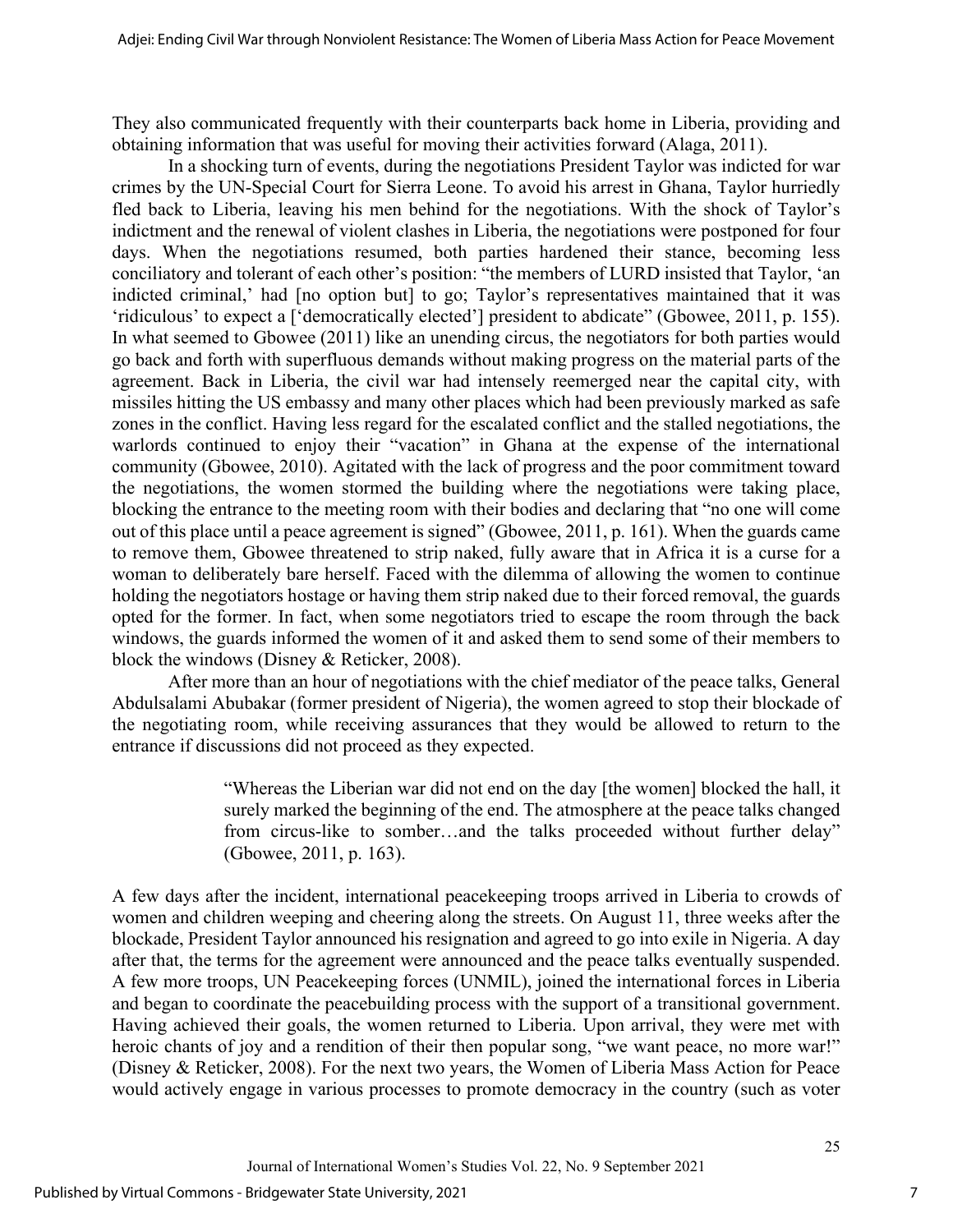education and registration), while mobilizing and campaigning for the successful election of Liberia's first female president, Ellen Johnson Sirleaf, who would go on to share the 2011 Nobel Peace Prize with Leymah Gbowee.

#### **Applying Twelve Strategic Principles for Nonviolent Conflict**

Ackerman and Kruegler (1994) provide twelve principles of strategic nonviolent conflict as a conceptual framework to assess the success or failure of nonviolent movements. Informed by the literature on military strategy, and especially by Clausewitz's writings on military strategy, the twelve principles aim to provide broad guidelines on how nonviolent campaigns can effectively use tactics and strategies to be successful. While acknowledging the contextual differences in each nonviolent campaign, Ackerman and Kruegler argue that movements that conform to these principles generally tend to be successful. The case of WLMAP offers additional support to Ackerman and Kreugler's argument. As demonstrated below, WLMAP's conformance to almost all the twelve principles was instrumental in the success of their nonviolent campaign.

## *Principle 1: Formulate Functional Objectives*

Ackerman and Kruegler (1994) identify the existence of functional objectives as the first strategic principle for nonviolent movements. They argue that "all competent strategy derives from objectives that are well chosen, defined, and understood" (p. 24). Hence, movements must always begin their campaigns with the setting of objectives. In addition, the set objectives must be specific and achievable within a reasonable time frame. In this case, WLMAP conformed to this principle. From the very beginning, the movement articulated three main objectives: that the contention goes to a quick, unconditional ceasefire, that the government and rebel forces agree to peace talks, and that international intervention forces be deployed to Liberia (Gbowee, 2011). Apart from being chronologically sound and realistic, these objectives were very specific and easily understood by both members of the movement and the conflicting parties.

In setting their demands, WLMAP also ensured that neither the government forces nor the rebels could impugn the objectivity of their campaign. As a result, they cautiously committed to a non-partisan message, constantly reminding both parties that their principal objective was for peace to prevail in Liberia. Having such impartial objectives was also essential for the movement to attract the broad participation of women from diverse groups in the country (Lind, 2016). In addition, as Ouellet (2013) notes, despite being specific and easily understood, WLMAP's objectives were not too narrow to restrict the use of certain types of nonviolent strategies. The movement's objectives were specific, yet very broad, to allow the use of a diverse range of nonviolent strategies.

## *Principle 2: Develop Organizational Strength*

This principle involves a movement's ability to develop the capacities needed to effectively respond to the challenges they will face in their protests. It includes the capacity of movements to be able to "respond swiftly and intelligently to changing conditions and have sufficient authority and credibility to make its decisions operational" (Ackerman & Kreugler, 1994, p. 27). Without the flexibility to make such prompt decisions and alternate between the use of different tactics and strategies, nonviolent movements are less likely to succeed. WLMAP conformed to this principle. To allow flexibility and swift decision-making, the movement instituted a seven-member decisionmaking body headed by Leymah Gbowee. The members of the committee, who stayed together in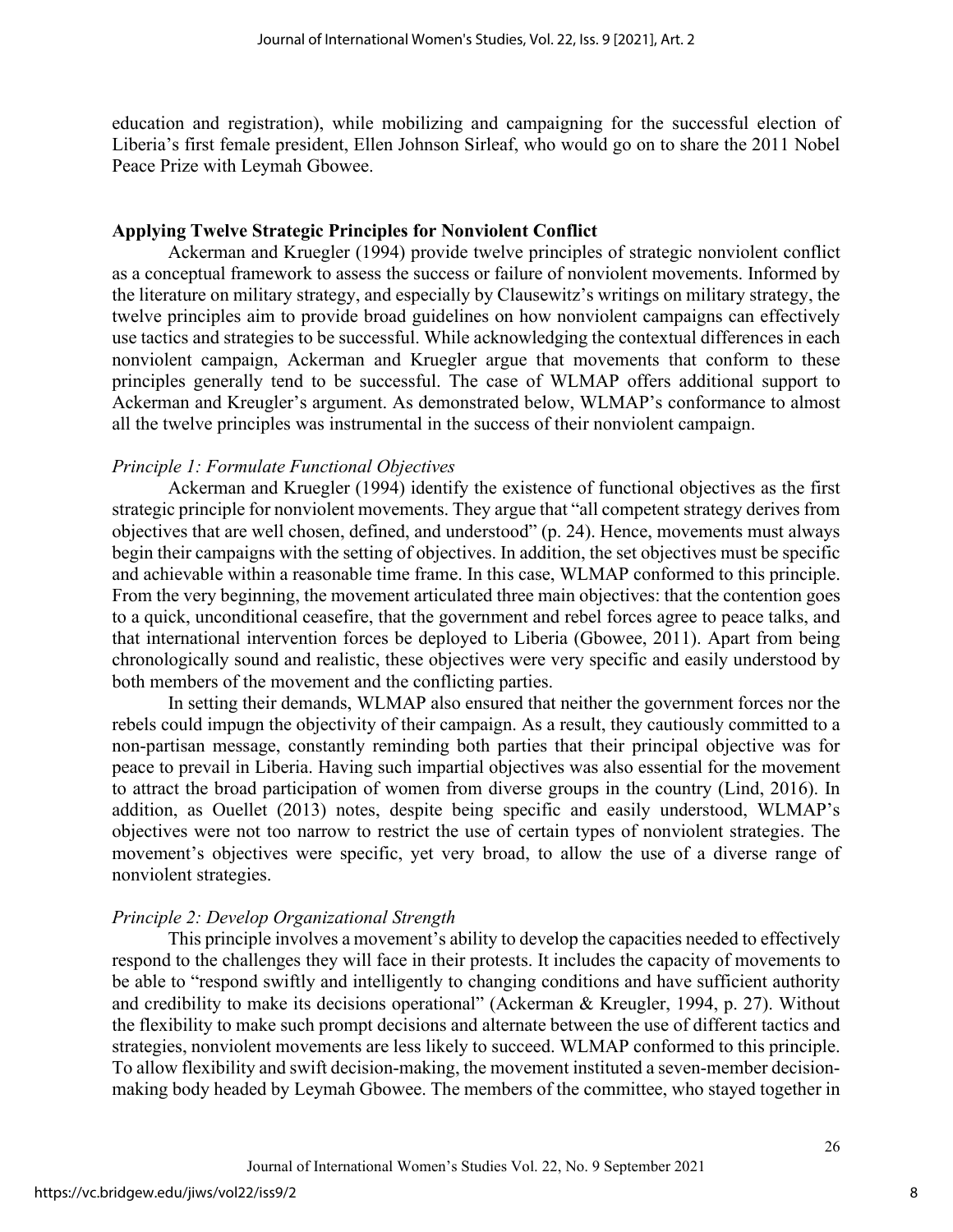a hotel throughout the campaign, met regularly to assess the progress of the movement and devise new strategies to be more effective (Gbowee, 2011). During critical moments of the campaign, the committee was able to make quick decisions which ultimately resulted in the success of the campaign. An example is the spontaneous decision to block the negotiation room after realizing that their regular sit-in protests at the peace talks had been less effective (Disney & Reticker, 2008).

Beside the core group of leaders, WLMAP benefitted from a very informed and dedicated group of women who had been exposed to the benefits of using nonviolent strategies to pursue change in a country. The nonviolent action training workshops that Gbowee and her team had organized were instrumental in increasing conflict awareness among the women and improving the general effectiveness of WLMAP's mobilization effort. Another organizational strength of WLMAP was in its broad-based membership and grassroots-oriented nonviolent campaign. The movement was very much conscious of the fact that the success of the campaign was due in large part to excellent grassroots organization. As a result, much of their mobilization efforts were targeted at ensuring the participation of women at the grassroots. They effectively used women's "collective experiences of the war, as characterized by the loss of family and property, rape and abuse, and displacement," as a mobilization strategy (Alaga, 2011, p. 4).

## *Principle 3: Secure Access to Critical Material Resources*

For this principle, Ackerman and Kruegler suggest that movements must be willing and able to secure access to critical material resources that are necessary for the sustenance of the campaign (e.g., food, water, clothing, medical supplies etc.). In addition, they note that having access to useful resources such as communication channels and transportation can be vital for movements to succeed. WLMAP conformed to this principle. Through their partnership with local and international organizations, including churches and mosques, WLMAP was able to provide most of the material needs of the protestors. For instance, women who did not have white clothing at the time of joining the movement were given white T-shirts provided by WIPNET (Gbowee, 2011). Also, the movement was able to organize daily transportation for protestors who did not have the means of transportation to the protest venue (Alaga, 2011).

Another key resource WLMAP secured in their campaign was their access to the public. Due to President Taylor's tight control over the local media, the movement was only able to rely on a Catholic radio station, Radio Veritas, to broadcast information about their protests and nonviolent strategies (Lind, 2016). However, not to be discouraged by this limitation, WLMAP established several unofficial communication channels within churches, mosques, and marketplaces through which they could disseminate information about their campaign and upcoming protests (Gbowee, 2011).

## *Principle 4: Cultivate External Assistance*

Ackerman and Kreugler argue that cultivating external assistance can be important for the success of nonviolent movements. In their view, having "external parties launch sanctions against a violent protagonist…or directly attack them within the zone of conflict" can be instrumental in making nonviolent movements successful. WLMAP was very successful in its attempts to cultivate external existence. Using creative strategies such as the sex strike and the blockade, the movement was able to draw international attention to the conflict. Apart from that, members of WLMAP also picketed the offices of the United Nations and other international organizations to demand international attention and intervention in the conflict. As Gbowee recalls one of those protests, "one morning, in the pouring rain, we stood barefoot outside the United Nations compound in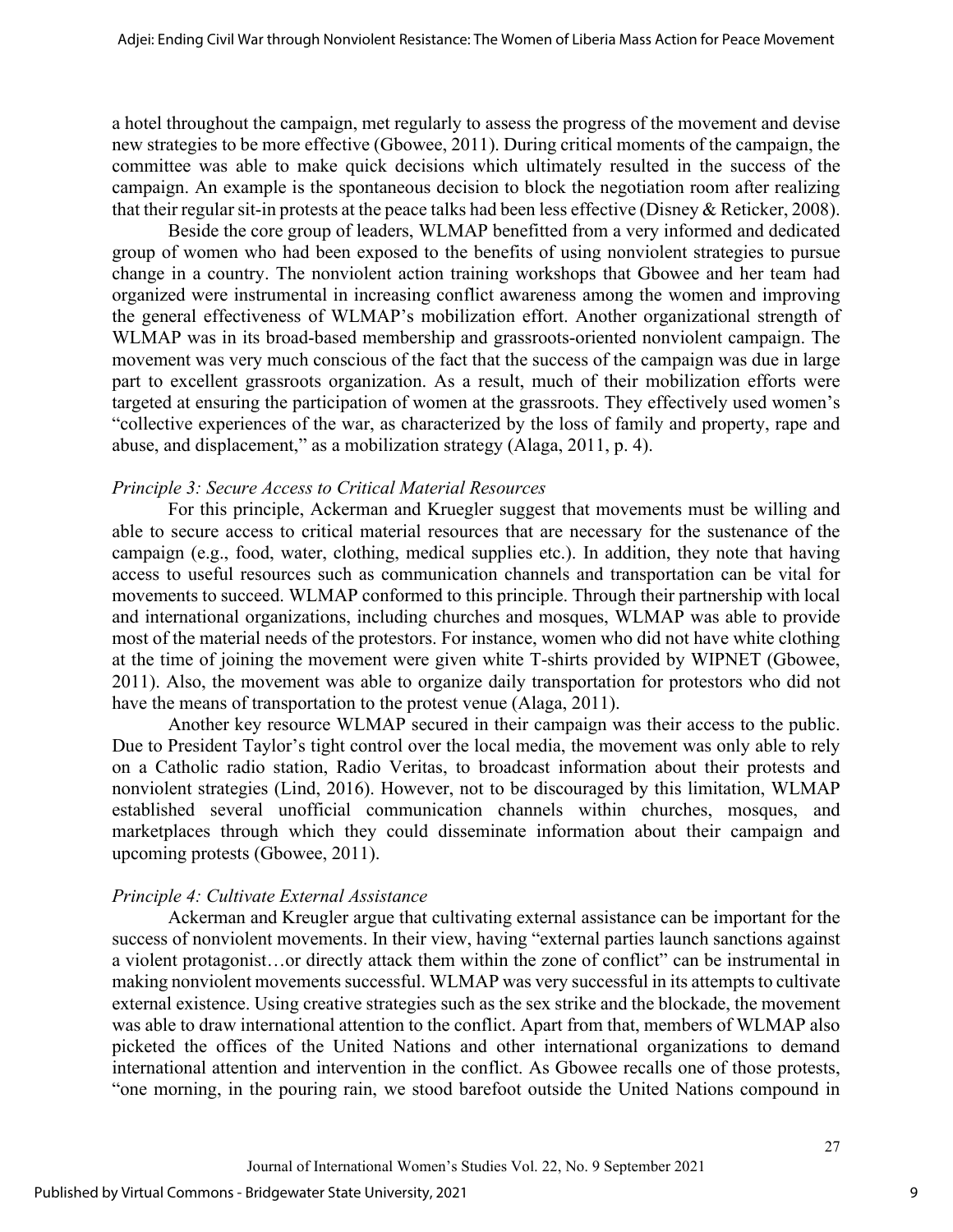Mamba Point, where a diplomatic coalition of representatives was holding a meeting… [desperately waiting so we could] hand them our position papers" (Gbowee, 2011, p. 150). These efforts were instrumental in soliciting broad international condemnation for the warring parties, and especially President Taylor.

Another key outside support for WLMAP came from Liberian women in the diaspora. For example, as seen during the peace talks, WLMAP was able to mobilize about 500 Liberian refugee women living in Ghana for their protests (Alaga, 2011). The movement also mobilized Liberian women in countries such as Sierra Leone, Nigeria, and Côte D'Ivoire to begin nonviolent protests in their respective countries; "at one point, fifteen groups of women in nine different countries were wearing white and demanding peace in solidarity with the women of Liberia" (Gbowee, 2011, p. 144). These external mobilization efforts were extremely effective in putting pressure on the warring parties and making the movement successful.

#### *Principle 5: Expand the Repertoire of Sanctions*

This principle involves the ability of movements to utilize a variety of nonviolent actions and strategies for their campaign; "The ideal situation for [movements] is one in which they can deliver on demand as many different sanctions as possible or desirable" (Ackerman & Kruegler, 2011, p. 34). WLMAP conformed to this principle. The movement used a variety of nonviolent strategies including sex strikes, sit-ins, official channels (letters, petitions, position papers), unofficial communication channels, blockades, prayer and worship, marches, vigils singing, dancing, among many others to conduct their campaign. They were adequately versatile in their use of nonviolent sanctions.

The decision by the women to block access to the Parliament after several of their protests at the fish market had been ignored by President Taylor is one example of how WLMAP shifted between tactics and combined a variety of strategies to achieve their objectives. Whenever it mattered, the women also used their cultural role as mothers to pursue their strategic purposes. For instance, during their calls for a meeting with President Taylor and the LURD, the women constantly framed the meeting as an "opportunity for Liberian mothers to have a talk with their children" (Disney & Reticker, 2008). After meeting with WLMAP, President Taylor also acknowledged this maternal 'influence' of WLMAP when he stated that, "no group of people could make me get out of  $[my \text{ sick}]$  bed but the women of Liberia, who I consider to be my mothers" (Gbowee, 2011, 141).

#### *Principle 6: Attack the Opponents' Strategy for Consolidating Control*

During a nonviolent campaign, regimes attempt to consolidate their control over society using various strategies such as intimidation, threats, or commands. This principle recommends movements to directly attack the means of control of an opponent. Thus, movements should pursue strategies that alienate opponents from their "pillars of support" (Helvey, 2004). While the inclusive nature of WLMAP—having both Christian and Muslim women come together for the protests—attacked the government and rebel forces' strategy of using religion to recruit forces and justify their violence, this principle was largely inoperative in the case of the movement. For the most part of the campaign, WLMAP's strategies were targeted at the main perpetrators of the conflict instead of their limited bases of support.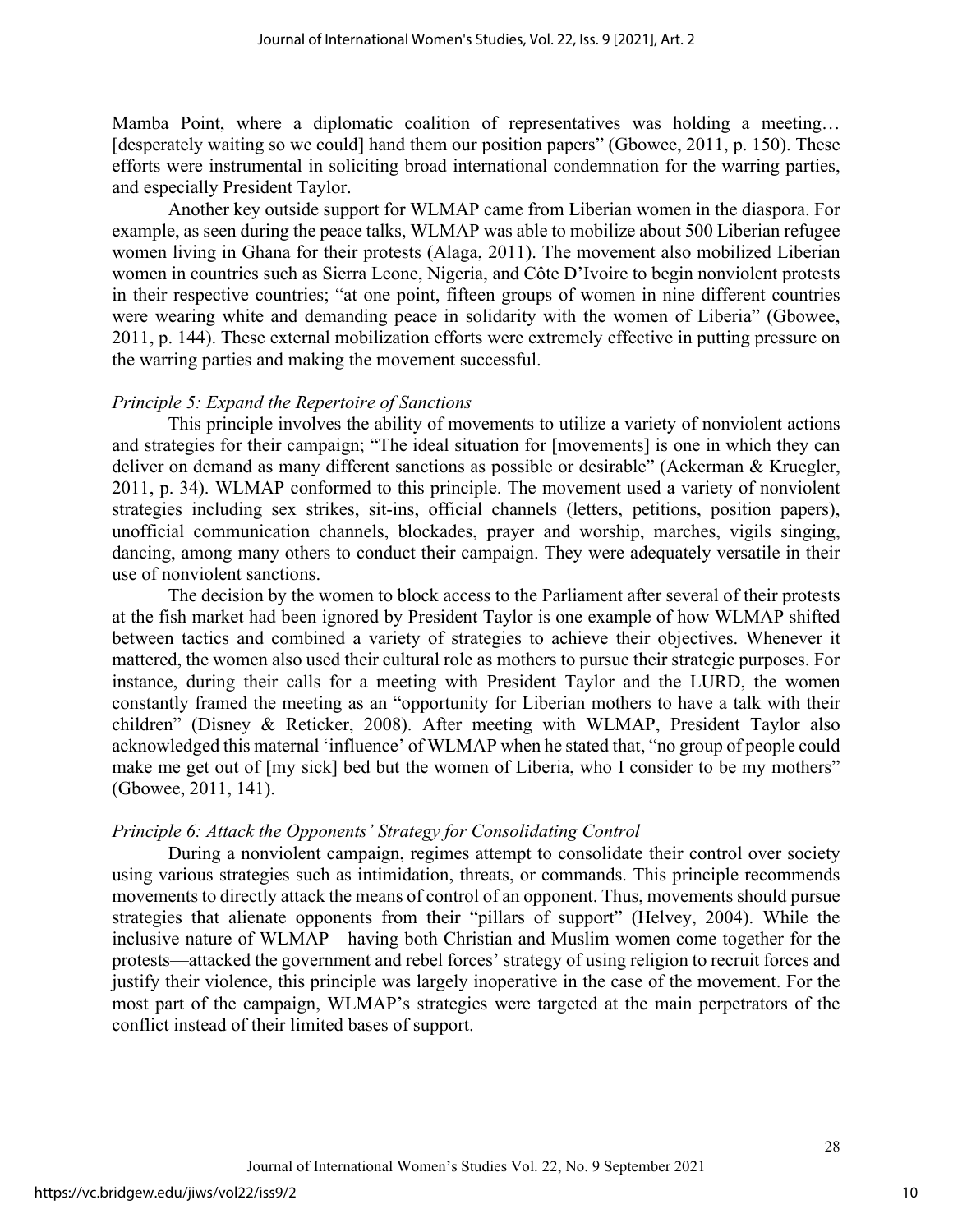#### *Principle 7: Mute the Impact of the Opponents Violent Weapons*

Nonviolent movements always face the threat of violent repression by opponents. The actual use of violent repression against protestors "can [however] cause devastating damage and quickly diminish the material base from which nonviolent conflict is being waged" (Ackerman & Kruegler, 1994, p. 38). Hence, this principle recommends that movements adopt a variety of tactics (such as good intelligence gathering, defensive dispersion, preparing for the worst etc.) to reduce the impact of an opponent's violence. In addition, movements can also use strategies to enhance the chances of backfire for an opponent's repression (Sharp, 1973; Kurtz & Smithey, 2018). The success of the WLMAP came while operating under one of the most violent and repressive regimes in the history of Liberia (Press, 2015). Among many others, the movement's strict conformance to nonviolent action and their decision to remain non-partisan were vital in overcoming violent repression (Alaga, 2011).

The women learned to dramatize repressive attacks to create conditions for backfire. For example, when they were threatened with violence while they were protesting at the parking lot of the Parliament, they preemptively began wailing and crying to draw the attention of the media (Gbowee, 2011). Drawing this attention, in their view, was necessary to create a dilemma for the security guards who would not like to be seen as abusing their mothers for protesting. In a similar move, during the peace talks in Ghana, the women created a cultural dilemma for security guards when they began striping naked after they were threatened with arrests for blocking the entrance to the negotiation room. The women were fully aware that faced with the choice between their arrest (and stripping naked) and allowing them to continue their protests, the guards would choose the latter to avoid the 'curses' associated with the former.

#### *Principle 8: Alienate Opponents from Expected Bases of Support*

When oppression and violence are inevitable, the best way movements can protect themselves is through increasing the cost of using violence (Ackerman & Kruegler, 1994, p. 40). This principle suggests that one-way movements can increase the cost of violence is to use strategies that alienate opponents from as many of their usual or expected sources of support as possible. WLMAP conformed to this principle. The movement was able to capitalize on their traditional role as mothers to win the hearts and minds of many people who viewed them as having no agency in the efforts to bring peace to the country; "Many people [especially men] began to say that if the women are protesting for peace, what excuse do I have no to be doing something to end the conflict" (Disney & Reticker, 2008). WLMAP was also successful in causing defections albeit covert—from officials in Taylor's administration. One of the defectors, Grace Minor, president of the senate, provided monetary support for the movement, while attending some of their candlelight vigils behind a veil (Gbowee, 2001, p. 149). Apart from Minor, the movement received several secret contributions from government officials and businessmen who were publicly aligned with President Taylor (Gbowee, 2011).

Also, when it became clear that the government of Guinea was providing logistical support to the opposition party, LURD, the women presented a petition to the Embassy of Guinea, calling on the government to support their efforts to bring peace to their country (Alaga, 2011). The decision by the women to picket the offices of international organizations like the UN and ECOWAS were also intended to alienate the parties from their external bases of support.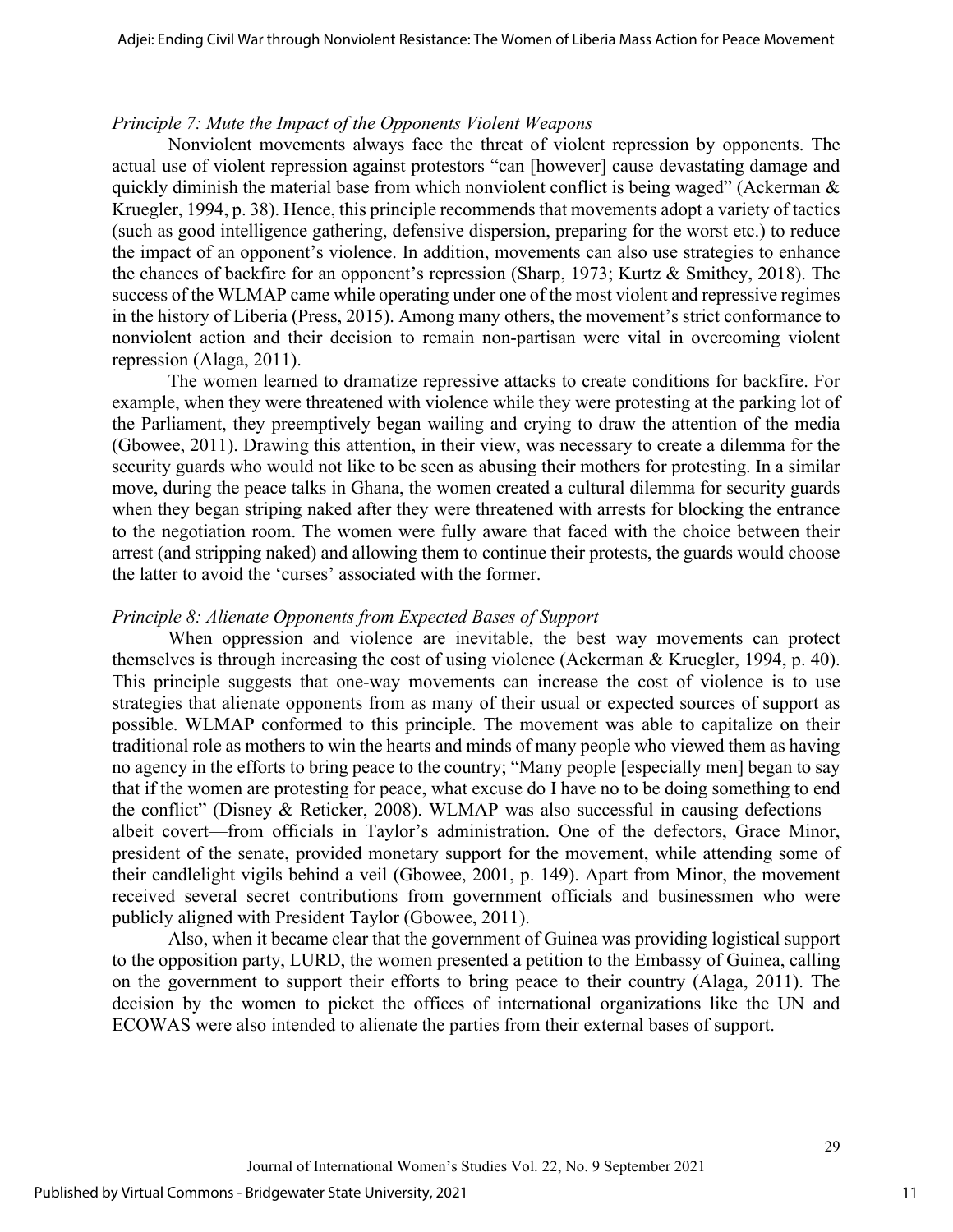#### *Principle 9: Maintain Nonviolent Discipline*

For this principle, Ackerman and Kruegler (1994) recommend that movements maintain their nonviolent discipline when faced with repression. However, they argue, maintaining nonviolent discipline is "neither an arbitrary nor primarily a moralistic choice," it requires the clear use of strategy (p. 42). Movements must, therefore, train participants on the need for them to consciously choose nonviolence over violence while actively resisting oppression. WLMAP conformed to this principle. Throughout the campaign, the women remained committed to nonviolence. As seen in their response to the stalled negotiations during the peace talks, whenever they were frustrated with the turn of events or threatened with the use of violence, the women resorted to nonviolent strategies. The decision by the leadership of the movement to organize several nonviolence training workshops ahead of the campaign played an important role in this regard. Most of the protestors had been exposed to ideas on how they could use their vulnerabilities as women in the Liberian context to their advantage (Gbowee, 2011). Hence, instead of violently responding to threats of violence against them, they would constantly use "their roles as mothers, wives, sisters, and daughters to reemphasize the peaceful and nonthreatening [nature of their campaign]" (Lind, 2016, p. 15).

#### *Principle 10: Assess Events and Options in Light of Levels of Strategic Decision Making*

Nonviolent movements must assess the outcomes of their strategies to inform their decision on how to proceed with their protest (Ackerman & Kruegler, 1994). This principle is concerned with the interplay between a movement's broad strategic goals and its tactical execution. It suggests that movements "constantly adjust their strategies in light of real events and relative perceptions of strength" (ibid., p. 47). WLMAP conformed to this principle. Over the course of the campaign, the movement carefully developed tactical responses to the specific threats they faced. All their tactical choices also seemed to be consistent with their broad strategic goals and policy. The decision to protest at the Parliament after their initial protests had been ignored, for example, suggests that the group was constantly assessing the impact of their strategies and making the necessary adjustments to be more effective.

The movement also did not hesitate to form alliances with other groups and organizations whenever it served their broad strategic goals. They were constantly seeking new partners in the execution of their campaign (Gbowee, 2011). For example, when their initial efforts to get through to the president and the leadership of LURD appeared to be unsuccessful, they decided to expand their efforts by drawing on the support of Liberian religious authorities. Specifically, they used the support of Muslim leaders (*imams*) and church clergy members to pressure both parties for a meeting (Ouellet, 2013).

## *Principle 11. Adjust Offensive and Defensive Operations According to the Relative Vulnerabilities of the Protagonists*

This principle suggests that movements should be aware of the offensive and defensive components of their strategy and adjust them according to the relative vulnerabilities of the opponents. Ackerman and Kruegler (1994) note that while offensive actions undermine an opponent's ability to stay in the fight, defensive actions protect a movement's own ability to continue the fight (p. 48). Movements should, therefore, be informed on how they could switch tactics and strategies to overcome their vulnerabilities while taking advantage of those of the opponent. WLMAP conformed to this principle. The movement's dualistic use of their motherly status in the Liberian context is a clear example of conformance to the principle. On the one hand,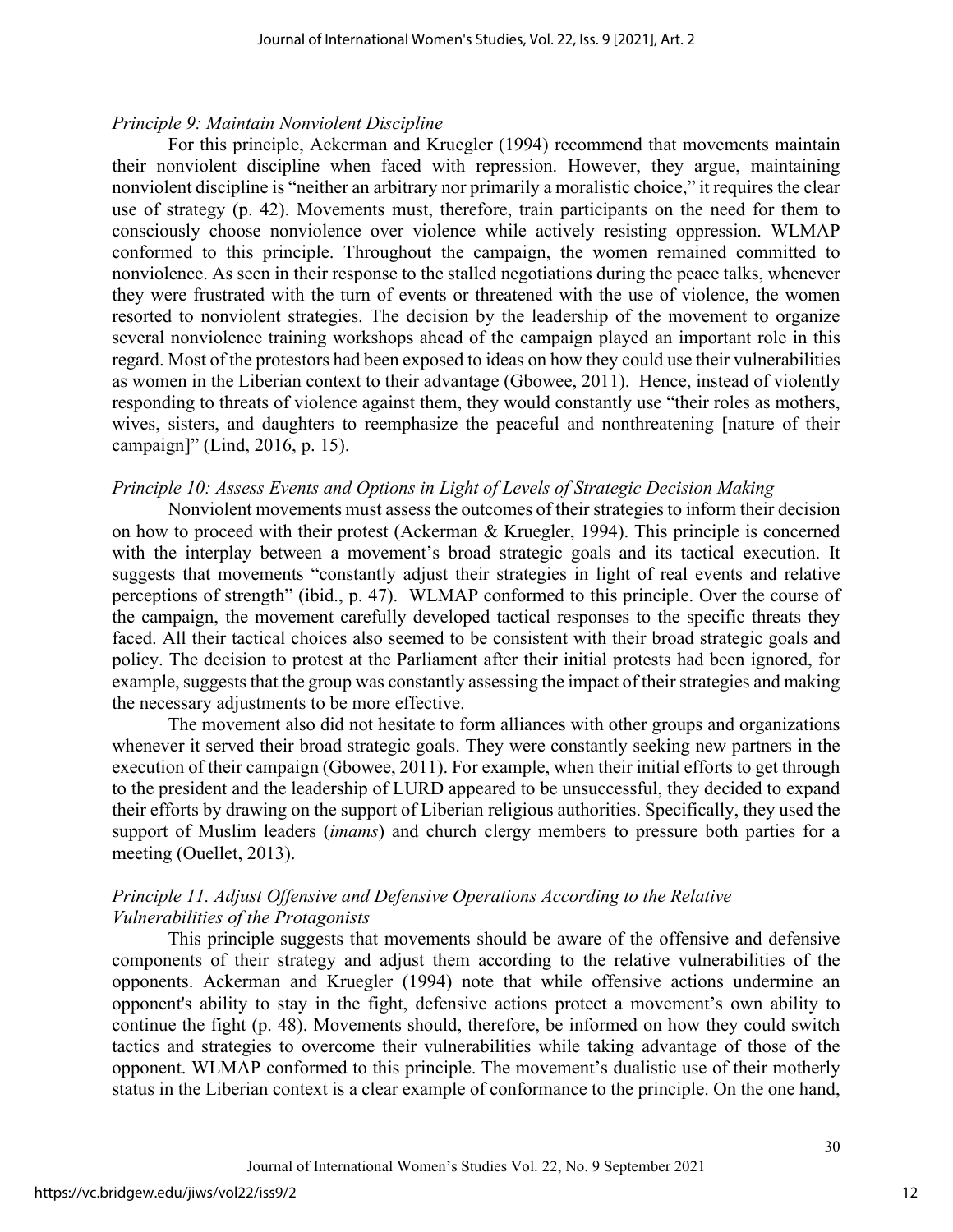when on the offensive, the women used their status to demand that both the government and rebel forces grant them hearing because, as their mothers, they deserved the right to be treated with respect and attention. On the other hand, the women used their status to defend themselves from repression by drawing on popular conceptions of their weaknesses and the vulnerabilities they face as women. The protests at Parliament also demonstrated the effective use of offensive and defensive strategies by the movement. The decision to occupy the parking lot and block access to the Parliament was a clear offensive move by the women. On the contrary, the decision to withdraw from the parking lot after being threatened with violence was a defensive tactic to prevent an early scare for the movement's participants (Gbowee, 2011).

#### *Principle 12: Sustain Continuity between Sanctions, Mechanisms, and Objectives*

Ackerman and Kreugler's (1994) suggest that movements must match their nonviolent strategies to the expectations of the post-campaign period. Thus, the group must decide whether the desired outcome of the protest would be for the conversion of the opponent; reaching a settlement with the opponent; coercing the opponent to relinquish authority; or a complete disintegration of the opponent in a way that they no longer exist in the post-campaign period. In their view, making this decision would serve as an important guide for a movement's choice of strategies during their campaign. The goal of WLMAP can be best characterized as one of coercion and accommodation. The movement was determined to force both parties to come to a sort of power-sharing arrangement that would mandate them to retreat their forces and to allow for peace to prevail in Liberia;

> "At the end of the day, that was what the war was about for [both parties]; [power and the control of resources] … One warlord, for instance, said that he wouldn't stop fighting unless he was guaranteed a lucrative job afterward" (Gbowee, 2011, p. 158).

Hence, getting the parties to come to an agreement on how the country's resources would be governed became an essential part of WLMAP's initial campaign. During the peace talks, the women would 'shuttle' between the government and rebel forces in an effort to convince them to find common grounds on their disagreements (Alaga, 2011). The dynamics however changed after President Taylor's indictment and with the mounting international pressure for his arrest. The movement and the mediators used the opportunity to demand for President Taylor's resignation and constitute a transitional government made up of officials from his administration and members of the opposition. For the transition team to be effective and the post-campaign period to be stable, there needed to be some form of accommodation and willingness of the entire population to move beyond the divisive tendencies of the past. Hence, the movement channeled its effort to the disarmament, demobilization, and reintegration (DDR) process, actively campaigning to ensure that the needs (economic, psychological, political) of the ex-combatants were adequately taken care of while being reintegrated into the community (Gbowee, 2011). Evidently, with the shift from nonviolent campaign to post-conflict reconstruction, the movement sustained continuity between their nonviolent action and their objectives for the post-campaign period.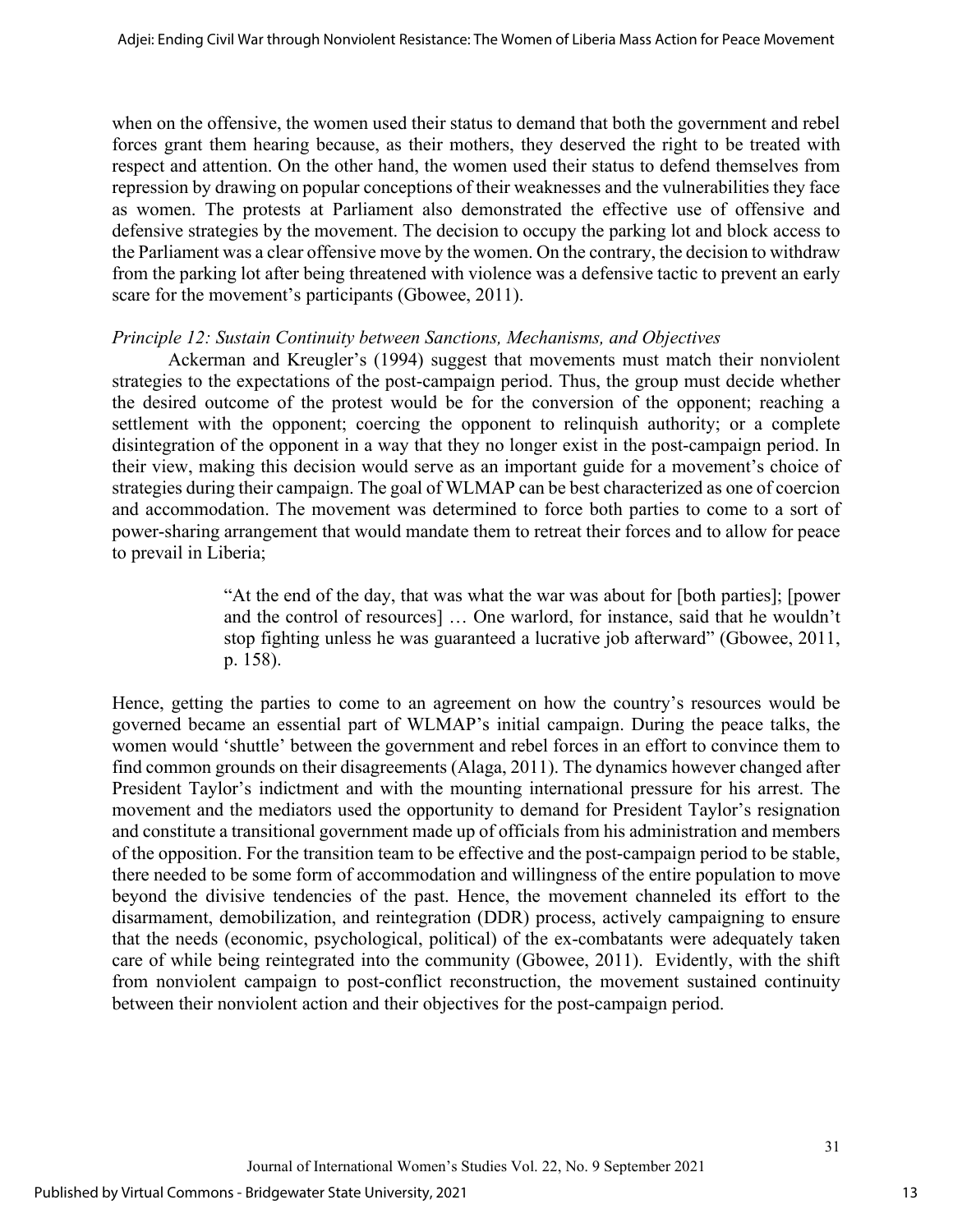#### **Analysis: Lessons for Nonviolent Movements**

For a long time, women have been depicted as victims of conflict in need of rescue (Adjei, 2019; Shepherd, 2016; Anderlini, 2007). While it may be true that women bear the brunt of violence in times of conflict, they must not be seen as weak, disengaged individuals always in need of men's protection, but, rather, as active agents who can act in certain ways to bring change and transformation to conflict-ridden societies (Adjei, 2019). In Liberia, the activities of WLMAP demonstrates that women possess the skills and agency needed to lead peacebuilding processes in their country. More importantly, the success of WLMAP's effort to end Liberia's conflict is a strong example of how nonviolent direct action can lead to substantial change. The campaign by WLMAP, as shown above, stands out as an effective use of nonviolent strategies to pursue a set of clearly defined goals and objectives. Despite facing many social, political, cultural, and economic challenges, WLMAP remained committed to a nonviolent discipline, refusing any urges to be violent in their campaign. In the nonviolent action literature, the need for protestors to maintain nonviolent discipline in the face of challenges and serious repression has been emphasized as an important factor in determining the success of campaigns (Stephan & Chenoweth, 2008; Schock, 2005). The women of Liberia's strong commitment to nonviolence certainly played an instrumental role in their successful campaign.

In addition to maintaining nonviolent discipline, the movement framed their campaign message in ways that attracted a diverse group of women, ranging from Muslims to Christians, educated elites to illiterates, among others. Principe (2017) argues that effectively framing the campaign message in ways that "bring together citizens with a diverse range of experiences, skills, and know-how, as well as overlapping social identities" (p. 3) is crucial for the purposes of nonviolent campaigns; for one, it helps to attract broad participation, which is essential for the success of any nonviolent movement (Stephan & Chenoweth, 2012; Schock, 2005). Also, diversity in participation gives a campaign access to new knowledge and resources, aiding in the development of new tactics while building resilience (Schock, as cited in Principe, 2017). Throughout the campaign, WLMAP emphasized that their goal was for peace, not to support President Taylor or the rebels in their quest to win power. This nonpartisan approach to their campaign afforded them a high level of credibility from both sides of the conflict, while allowing them to maintain an open channel of communication with both sides. As Cevallos (2001) shows in his analysis of the *Otpor* protests in Serbia, maintaining a nonpartisan stance can be useful for nonviolent movements operating in highly polarized communities. Additionally, the women employed creative strategies (such as setting up "safe" spaces) to reduce the likelihood of repression against them. Whenever they were faced with repression, they effectively used the media, both domestic and international, to draw attention to themselves and increase the chances of backfire (Martin, 2007; Kurtz & Smithey, 2018). An example is their decision to preemptively cry (to draw the attention of the media) when they were threatened with violence at the parking lot of the Parliament.

Another important part of WLMAP's campaign is the diverse use of nonviolent strategies. The movement effectively combined a broad set of nonviolent strategies throughout the execution of their campaign. They resorted to sit-ins, vigils, marches, writing petitions, prayer, fasting, sex strikes, blockades, singing, among others. As Tufekci (2017) argues that having such an eclectic mix of nonviolent strategies is essential for nonviolent movements to overcome the threat of a "tactical freeze" and be more likely to succeed. In addition to their diverse use of strategies, WLMAP purposefully created a collective identity for the campaign. The women wore white Tshirts and headscarves, removed their jewelry, formed and sang new songs, and danced in ways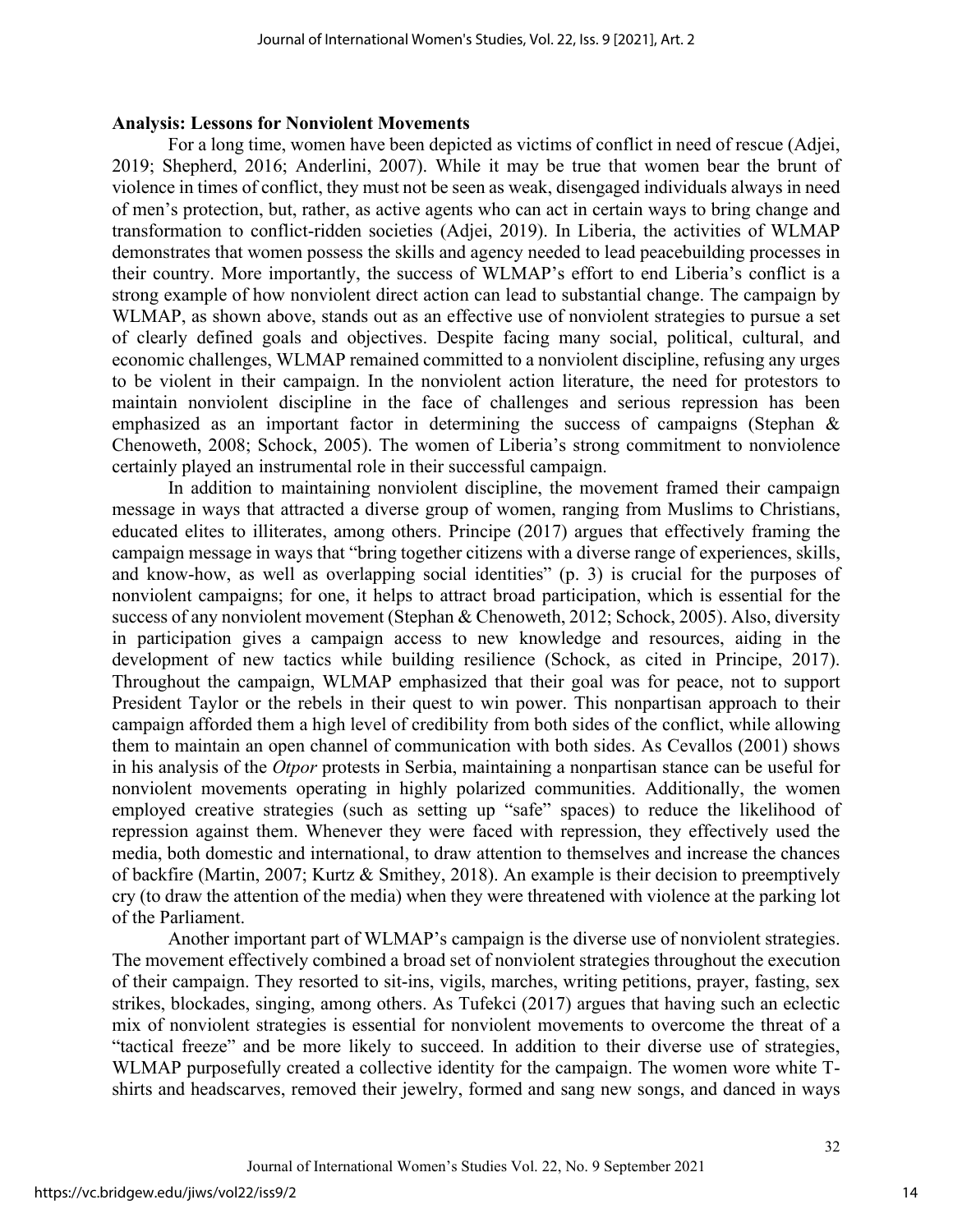that portrayed a collective and united front. One could not tell the difference between a Christian and Muslim woman, for instance, once they were in the field protesting (Disney, 2008). Having such a collective identity is very important for the success of nonviolent campaigns (Smithey, 2009). Despite growing in membership and recognition, WLMAP continued to form alliances with other organizations, both male and female, whenever those alliances would help them achieve their objectives. For instance, as Ouellet (2013) notes, they successfully used their relationship with pastors and the clergy to pressure President Taylor into a meeting when their initial requests for a meeting were ignored. Forming such networks and alliances can as well be essential for the success of nonviolent movements (Sheehan & Speck, 2014).

For far too long, a detailed analysis of the nonviolent strategies of the Women of Liberia Mass Action for Peace has been lacking. The disconnect between the fields of conflict resolution and nonviolent studies has led to a situation where most of the analysis of the campaign have mainly focused on its contributions to the conflict resolution literature and much less on how it relates to the nonviolent studies literature. References to the movement's sustained nonviolent campaign to bring an end to Liberia's conflict have been made only in passing to illustrate how locals, and especially women, can creatively contribute to peacebuilding processes. This study applies a theoretical framework from the nonviolent studies literature—Ackerman and Kruegler's twelve strategic principles of nonviolent conflict—to mainly assess the nonviolent strategies of the movement. The assessment offers many useful insights and credible support to the discussions in the nonviolent studies literature. This case demonstrates that the success of nonviolent movements results from the creative combination of nonviolent tactics and strategies. It also emphasizes the importance for movements to clearly articulate their goals, skillfully frame their issues, effectively build networks to broaden their influence, and strategically find ways to strengthen their base while weakening that of their opponents. In addition, the case establishes the agency of women in nonviolent protests and the effectiveness of using popular misconceptions about women's agency—i.e., women are weak and incapable—to a movement's advantage. More so, the case demonstrates the importance of educating protestors ahead of a campaign to broaden their understanding of the conflict dynamics and make them adequately informed on the need to maintain a nonviolent discipline throughout the campaign—both of which are important for the success of a campaign. The analysis reveals that nonviolent strategists around the world have a lot to learn from WLMAP's successful campaign to end to Liberia's fourteen-year conflict.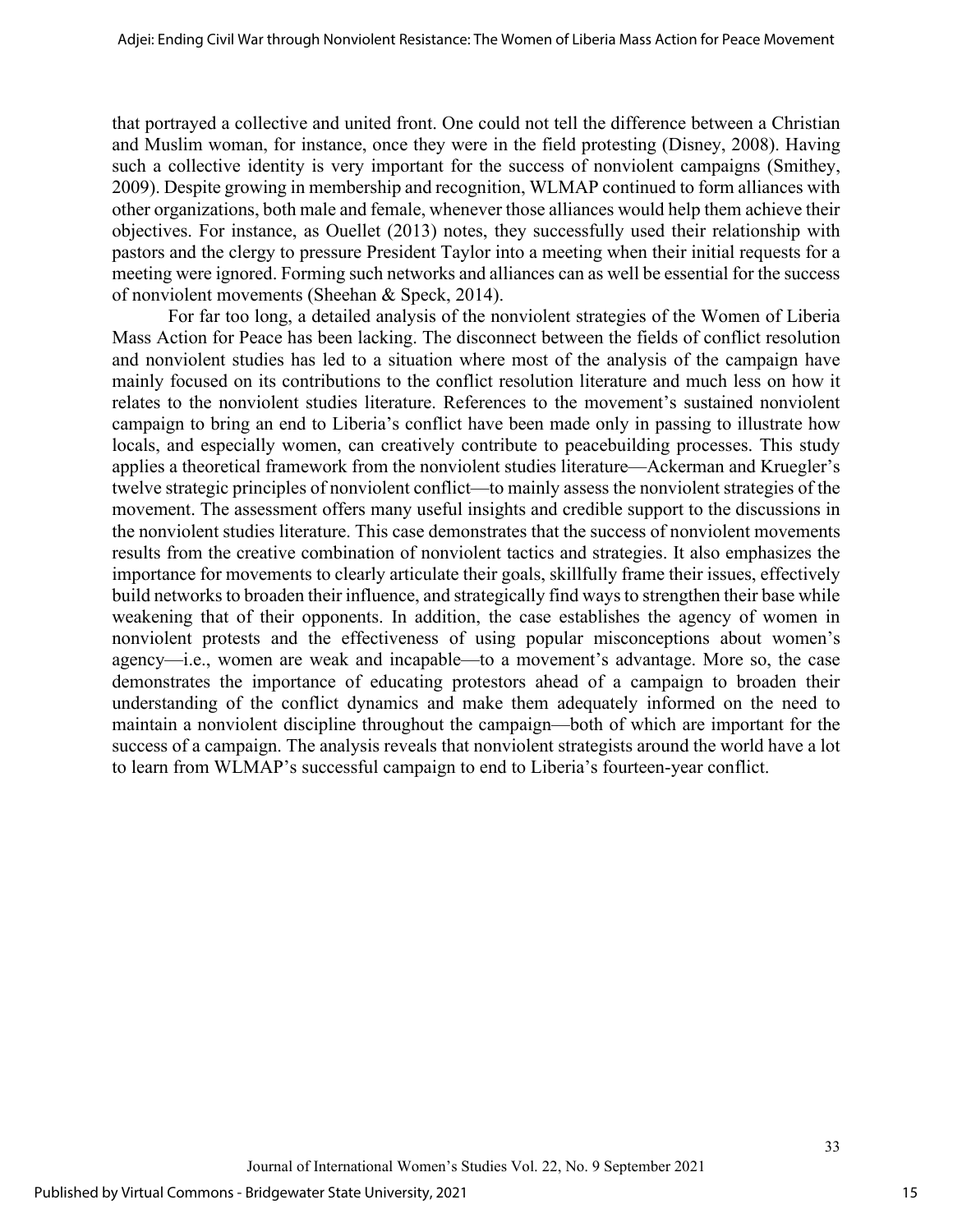## **References**

- Ackerman, P. & Kruegler, C. (1994). Principles of Strategic Nonviolent Conflict," Chapter 2 of *Strategic Nonviolent Conflict: The Dynamics of People Power in the Twentieth Century,*  (p. 21-53). Praeger Publishers.
- Adjei, M. (2019). Women's Participation in Peace Processes: A Review of the Literature. *Journal of Peace Education*, 16(2), 133-154.
- Alaga, E. (2011). Background brief: "Pray the devil back to hell": Women's ingenuity in the peace process in Liberia. Peace build Paix durable, The Canadian Peacebuilding network
- Anderlini, S. N. (2007). *Women Building Peace: What They Do, Why It Matters*. Boulder, CO: Lynne Rienner Publishers
- Cevallos, A. (2001). Whither the Bulldozer? Nonviolent Revolution and the Transition to Democracy in Serbia, *USIP Special Report*.
- Disney, A. & Reticker, G. (2008). Pray the devil back to hell. [Motion picture]. New York: Fork Films.
- Dudouet, V. (2017). Powering to Peace: Integrated Civil Resistance and Peacebuilding Strategies. *International Center on Nonviolent Conflict (ICNC) Special Report, ICNC*, Washington, DC.
- Edmonds, A. E. (2006). *The Catholic Church and the Nonviolent Resistance in Chile* (Unpublished Master's Thesis). Baylor University. Retrieved from https://baylorir.tdl.org/bitstream/handle/2104/4020/Amy\_Edmonds\_masters.pdf;sequence=1
- Fuest, V. (2009). Liberia's Women Acting for Peace: Collective Action in A War-Affected Country. *Movers and shakers: Social movements in Africa*, 114-137.
- Gbowee, L. (2011). Mighty Be Our Powers: How Sisterhood, Prayer, and Sex Changed a Nation at War. New York, NY: Beast Books.
- Helvey, R. (2004). *On Strategic Nonviolent Conflict: Thinking About the Fundamentals*. The Albert Einstein Institution, Boston, MA.
- Kieh, G. (2013). Ending Liberia's Second Civil War: Religious Women as Peacemakers. Eric Patterson (ed.) Berkeley Center for Religion, Peace, and World Affairs.
- Kurtz, L. R. & Smithey, L. E. (Eds.). (2018). *The Paradox of Repression and Nonviolent Movements.* Syracuse University Press.
- Lind, E. (2016). *Leymah Gbowee: Sustained Action for Peace in Liberia*. Unpublished manuscript.
- Martin, B. (2007). *Justice Ignited: The Dynamics of Backfire*. Lanham, MD: Rowman & Littlefield.
- Navarro, K. (2010). Liberian Women Act to End Civil War, 2003. Global Nonviolent Action Database. Retrieved from [https://nvdatabase.swarthmore.edu](https://nvdatabase.swarthmore.edu/)
- Ouellet, J. X. (2013). Women and Religion in Liberia's Peace and Reconciliation. Critical Intersections in Education, 1(1), 12-20.
- Press, R. M. (2015). *Peaceful Resistance during a Civil War. In Ripples of Hope: How Ordinary People Resist Repression Without Violence*. Amsterdam: University Press.
- Principe, M. A. (2017). Women in Nonviolent Movements. United States Institute of Peace, Special Report 399, 1-12.
- Schock, K. (2005). *Unarmed Insurrections: People Power Movements in Nondemocracies*. Minneapolis: University of Minnesota Press.
- Sharp, G. (1973). *The Politics of Nonviolent Action*. Three Volumes. Boston: Porter Sargent.